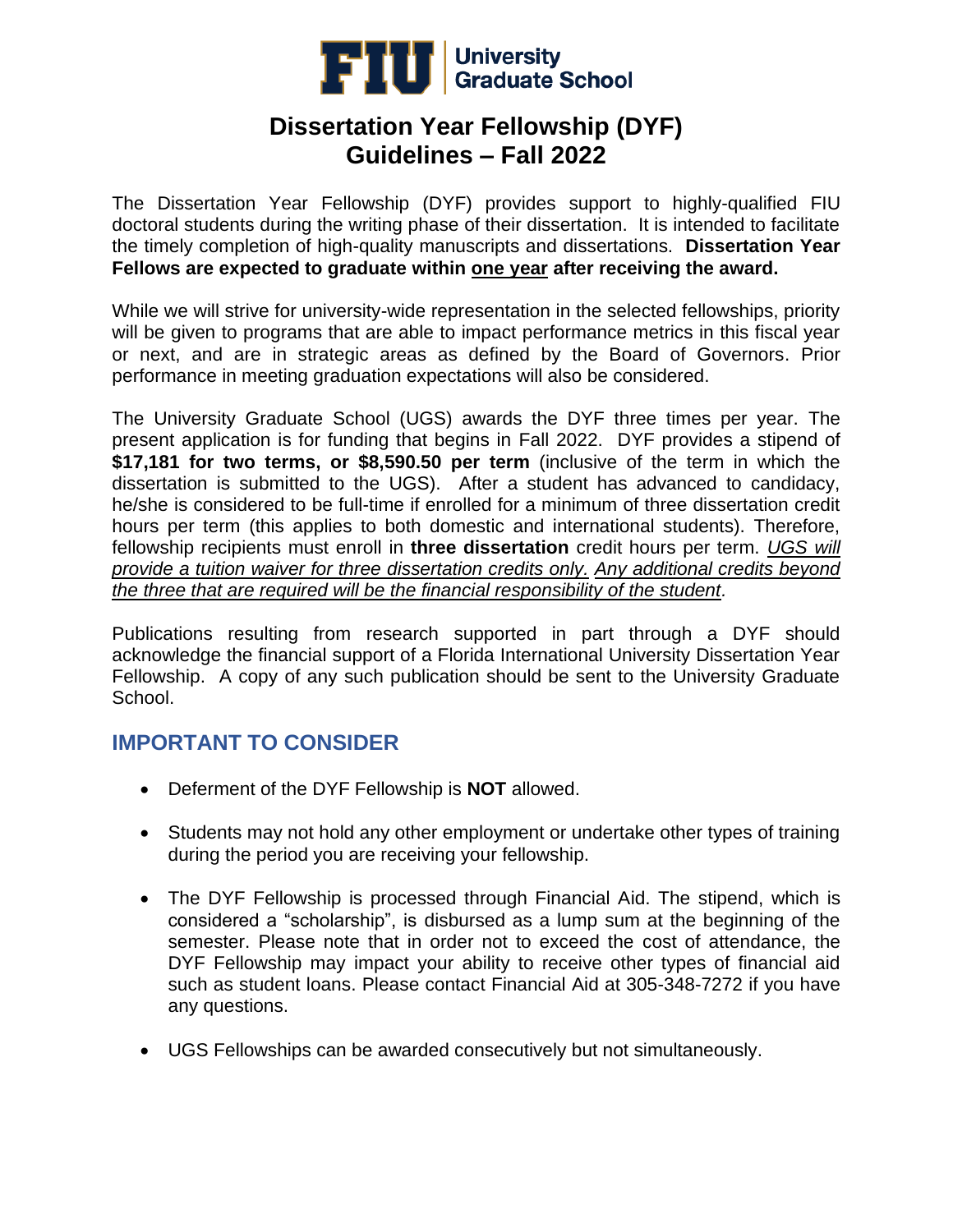• The Selection Committee is comprised of Associate Deans from each college. UGS does not take part in the selection process.

### **ELIGIBILITY REQUIREMENTS**

#### **All conditions outlined below must be met in order to be eligible to apply. NO exceptions will be made.**

To be eligible for consideration for a DYF, applicants must:

- 1. Be currently enrolled for a minimum of three (3) dissertation credits
- 2. Be **within six (6) dissertation credits** of completing all requirements for the degree by the term in which the award would begin
- 3. Have an **approved candidacy (D2) form** on file in the UGS at least two terms prior to applying for this fellowship (**Fall 2021 UGS approved candidacy**)
- 4. Have an **approved dissertation proposal (D3) form** on file in the UGS at least one term prior to applying for this fellowship (**Spring 2022 UGS approved proposal**) \*

**Note:** \*For programs requiring the proposal as part of candidacy, **both** D2 and D3 forms must be approved and on file in the UGS two terms prior to applying for this fellowship (**Fall 2021 UGS approved candidacy and proposal**)

- 5. Have completed all data collection for the dissertation
- 6. If applicant has an approved request for oral defense (D5) on file, they are **not** eligible to receive the DYF
- 7. If awarded, recipients must attest that they will work full-time on their dissertation during the period of the fellowship and will not hold any other employment during that time.

Applicants should submit their complete online application (including recommendation letters) through Academic Works by **11:59pm on Friday, June 3, 2022.**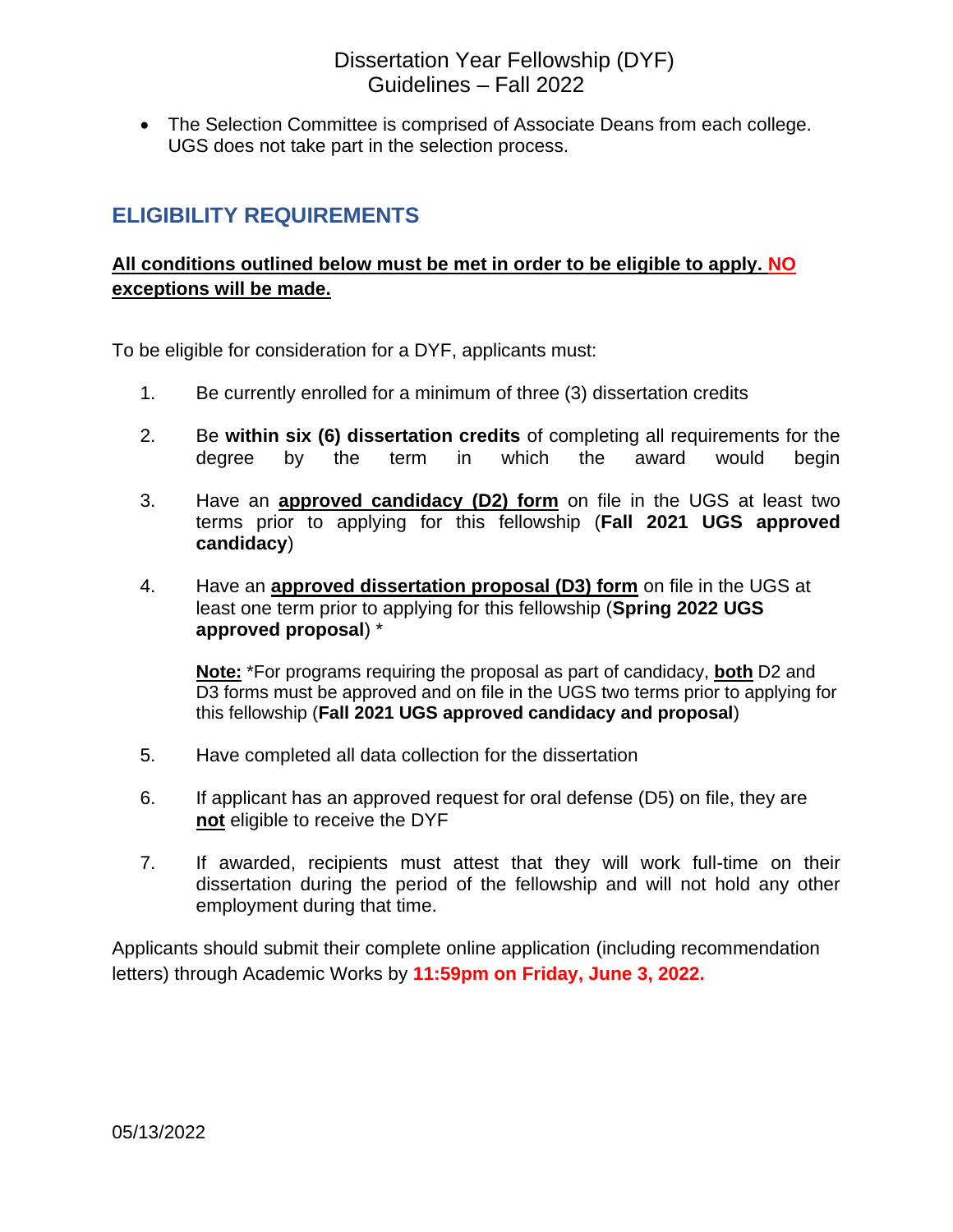# **EVALUATION CRITERIA**

- Primary consideration is given to students who are conducting outstanding research in their discipline and have established a notable record of scholarship during their doctoral studies (in comparison to others in their discipline)
- Clear and detailed timeline that indicates the student will finish dissertation in two terms
- Outstanding level of publication and presentation of dissertation research
- History of student's applications for external funding
- Major professor's track record as an outstanding mentor to students. For recently hired faculty the academic training and previous experiences will be used in the evaluation of their potential to serve as an outstanding mentor. Part of the evidence will be obtained from the major professor's record based on information provided in the accompanying letter of recommendation, and the Annual Evaluation and Mentoring Plans submitted for previously advised students.
- Department's success in achieving the expectations of the fellowship. Part of the evidence will be obtained from the Department's record based on the Annual Program Summary generated by UGS.

# **GUIDELINES FOR STUDENTS**

The application must be initiated and completed online by accessing the Academic Works portal [\(https://fiu.academicworks.com/\)](https://fiu.academicworks.com/) using their MyAccounts username (i.e. jdoe001@fiu.edu) and password.

- Complete "General Application" (**NOTE:** Academic Works requires that a general application [resume and personal statement] be completed before applying to **ANY** fellowship in the system. Since this is a system requirement and not a UGS requirement, students can upload [this document](http://gradschool.fiu.edu/wp-content/uploads/2018/10/CV-and-Personal-Statement-NOT-APPLICABLE.pdf) to bypass this requirement. If you choose to upload a resume and personal statement, please keep in mind they will **NOT** be reviewed or taken into consideration by the Graduate Program Director or Selection Committee).
- Once "General Application" is complete, the applicant may proceed to apply for the DYF.
- Applicants will assign **three** recommenders through the online application by providing the name and e-mail address of each recommender.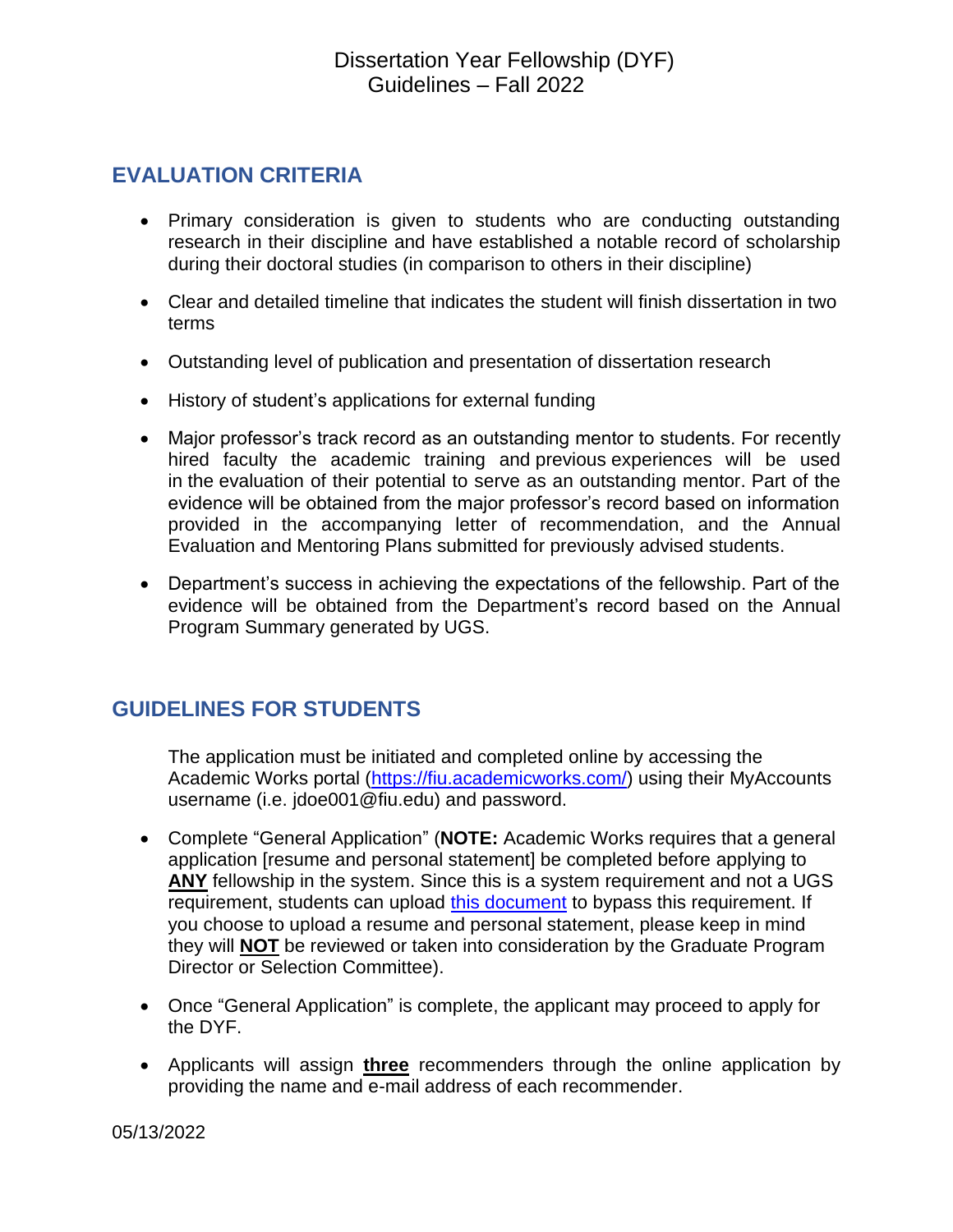- Letters must be provided by the **major professor AND two faculty members** to be submitted online by **11:59pm on Friday, June 3, 2022.**
- Applicants may check the status of the recommendation letters by logging into Academic Works and clicking on "My applications".
- Applicants have the option of resending the reference request to the recommender, and/or changing the recommender if necessary.
- Applicants will receive a confirmation e-mail once the recommender has submitted the letter of recommendation.

**Note**: Applicants may go back to make changes to the application (even after submitted) until the submission deadline of **Friday, June 3, 2022.**

### **GUIDELINES FOR MAJOR PROFESSOR/ RECOMMENDERS**

- Major Professors and Recommenders will receive an automated email from "FIU Scholarships" with a link to complete a questionnaire and upload the letter of recommendation.
- To access the online reference portal please follow the link and click on the **reference and reviewer tab** on the top right corner. **Do not sign in using MyAccounts**. You will see your e-mail address populated and will need to create a password. Enter your desired password, then enter it a second time and select create to enter the portal. This password is not connected to your FIU credentials.
- The major professor must complete a summary table (that includes information for the **past three years** of mentored students). The summary table will be available in the Academic Works portal and must be uploaded at the time the recommendation letter is submitted.
	- Students mentored by newly appointed faculty members, who have not yet graduated students, will not be penalized. Newly appointed faculty, must complete a paragraph stating why they would be suitable mentors on the bottom of the summary table and will be judged based on post-degree appointments, publications from theses or dissertations, evidence of acquiring external funds sufficient to support doctoral students, and any involvement in professional activities or services that are applicable.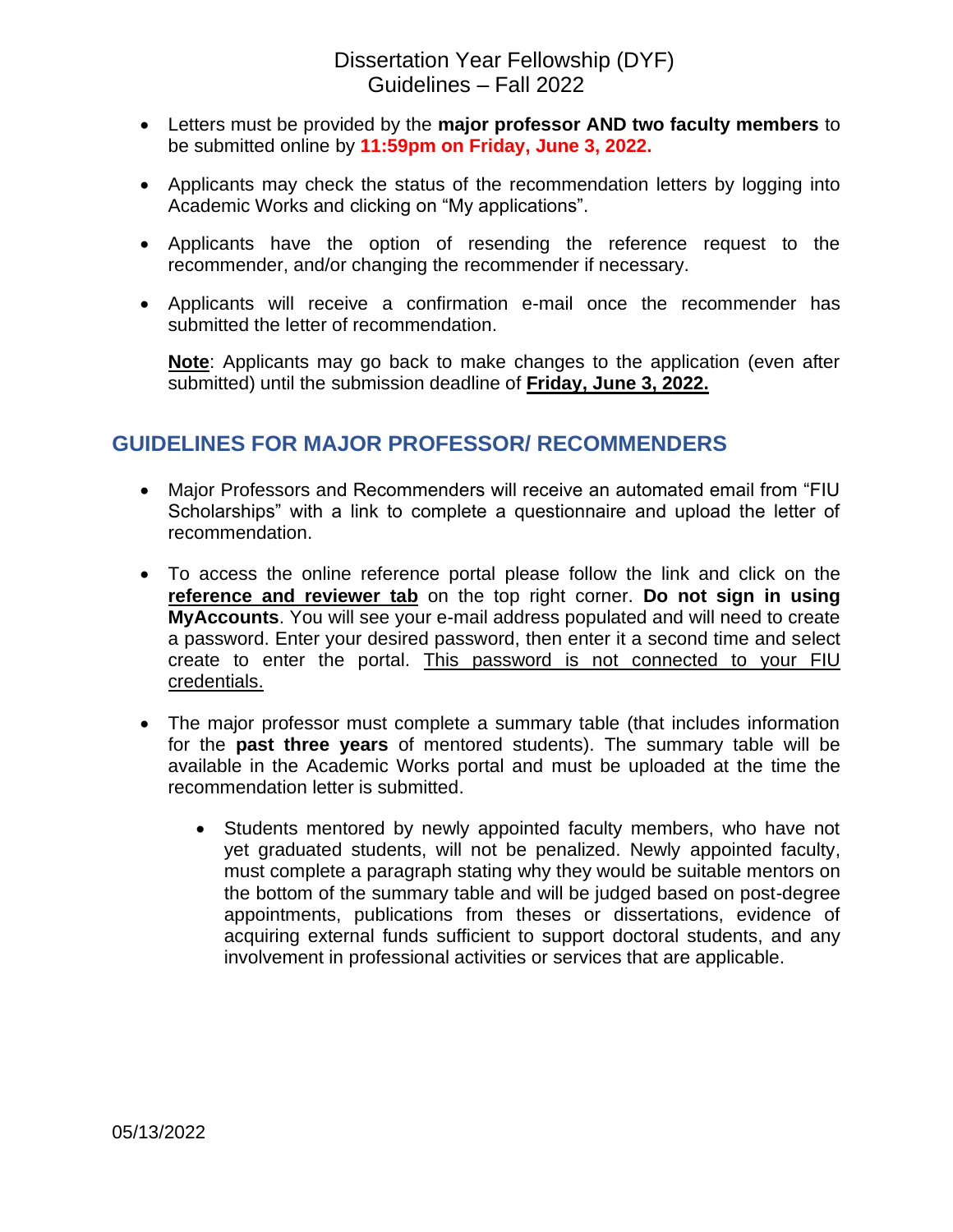### **GUIDELINES FOR DEPARTMENTS**

- Each doctoral degree-granting **program** may submit **unlimited** DYF nominations. While we strive for university-wide representation in the selected fellowships, in awarding fellowships, priority will be given to programs that are able to impact performance metrics in this fiscal year or next, and are in strategic areas as defined by the Board of Governors. Prior performance in meeting graduation expectations will also be considered.
- Graduate Program Directors (GPDs) and departmental committees will be notified once applications pertaining to their department are ready for review in the Academic Works portal. **Note**: Only student applications that meet eligibility requirements will be routed.
- To access the portal, GPDs and departmental committee members will use their MyAccounts username (i.e. jdoe001@fiu.edu) and password. Once logged in:
	- 1. GPDs and departmental committee members will be able to see the applications assigned for their review.
	- 2. **Ranking students will no longer be required**. Departmental committee members will indicate whether the applicant should be nominated for the award. They also have the option of adding comments for the GPD to review.
	- 3. Once the applications have been reviewed by committee members, it is the GPD's responsibility to mark as "**Finalists**" those students that will be nominated for the award and routed to the Selection Committee.

GPD must submit nominations through **Academic Works** by **11:59pm on Friday, June 17, 2022.**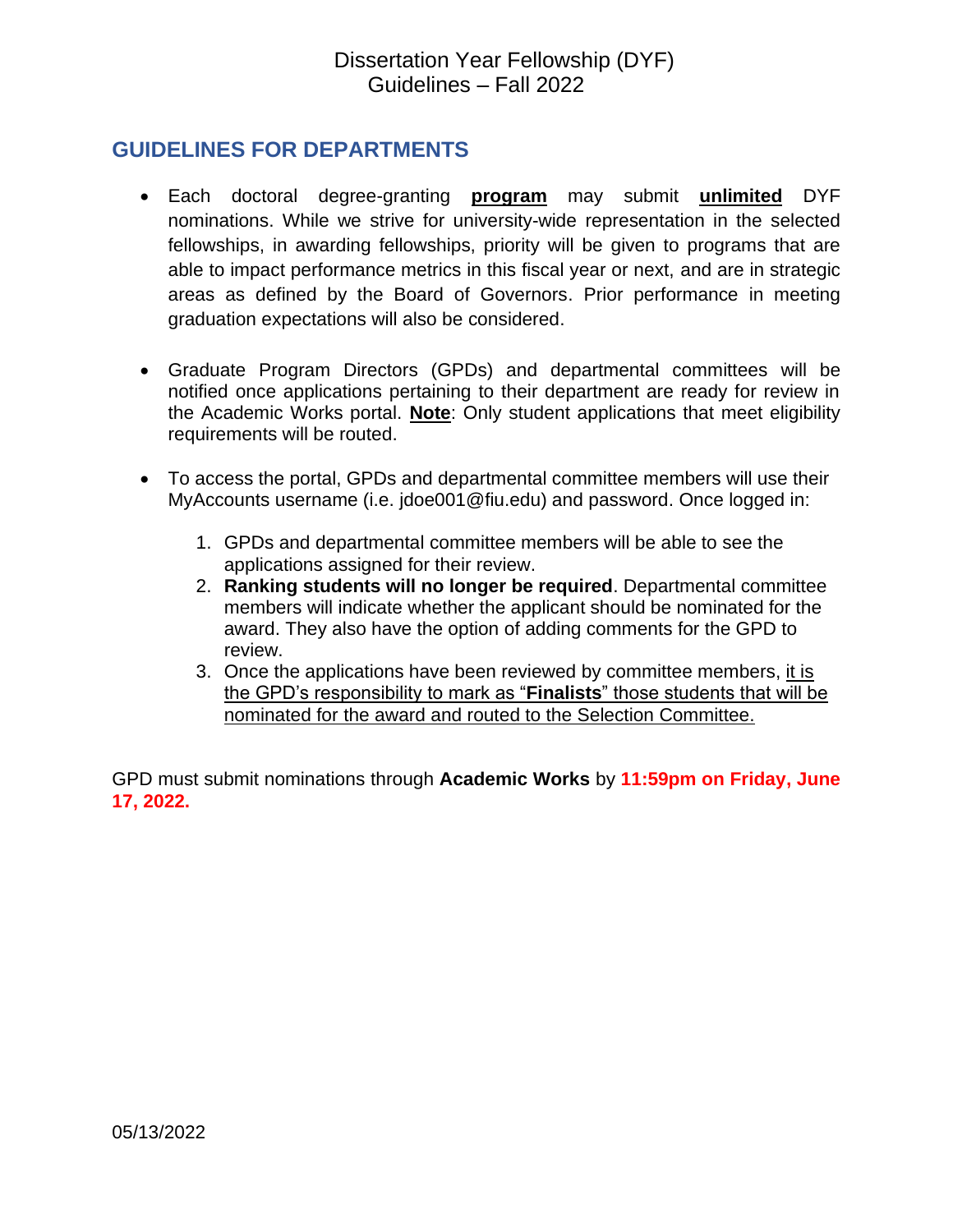#### **FALL 2022 DYF APPLICATION WORKFLOW AND AWARD TIMELINE**



#### **Friday, June 3, 2022 by 11:59pm**

Deadline for students and recommenders to submit completed documents through Academic Works

#### **Friday, June 17, 2022 by 11:59pm**

Deadline for Graduate Program Director to submit nominations through Academic **Works** 

#### **Week of Monday, July 11, 2022**

Selection Committee meets to make award recommendations

#### **Week of Monday, July 18, 2022**

The UGS notifies departments of awards and sends official letter to all applicants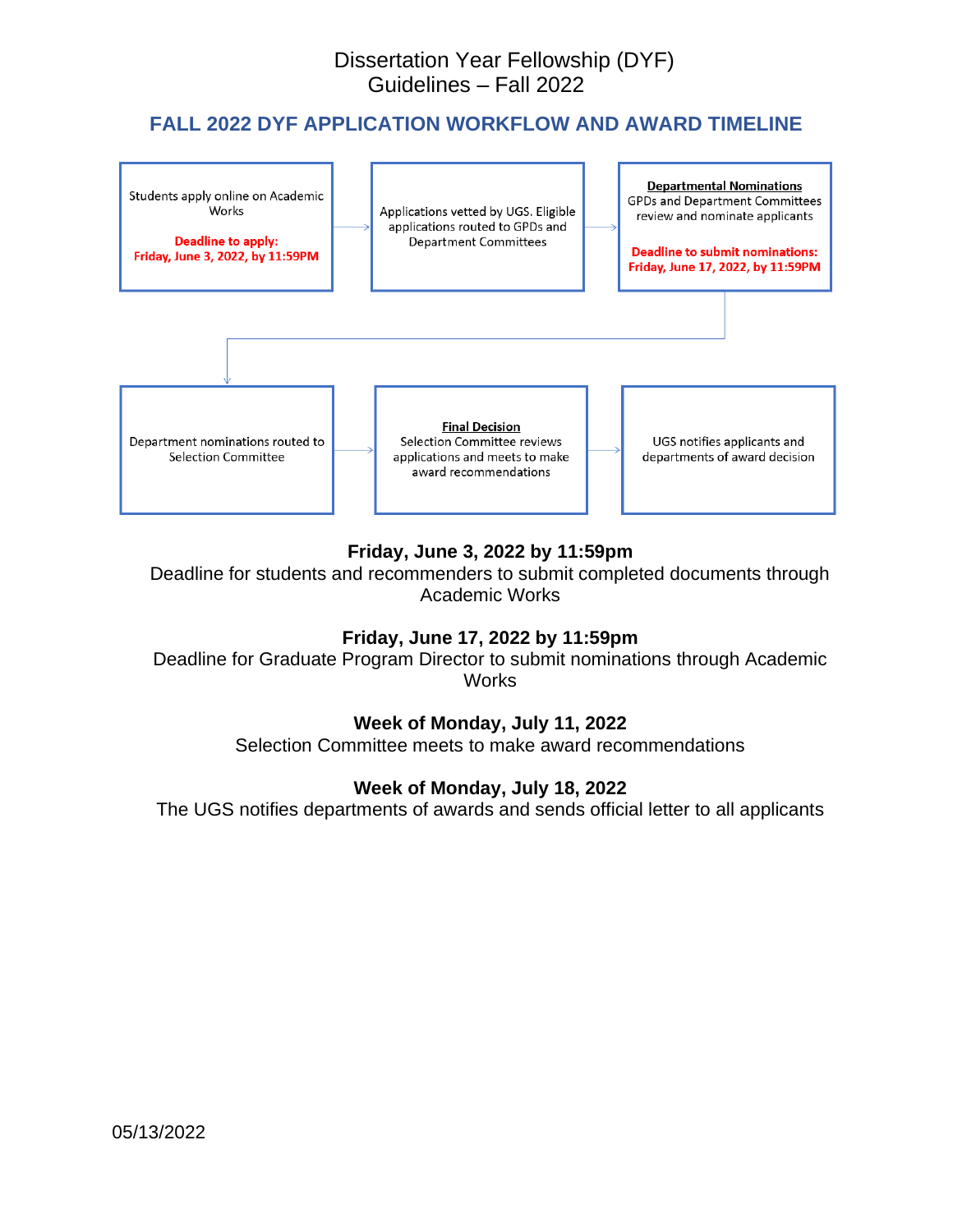#### **FALL 2022 DYF APPLICATION QUESTIONS**

1. Do you have an approved candidacy (D2) form on file in the UGS at least two terms prior to applying for this fellowship (Fall 2021 UGS approved candidacy)?

2. Do you have an approved dissertation proposal (D3) form on file in the UGS at least one term term prior to applying for this fellowship (Spring 2022 UGS approved proposal)\*?

\* Programs for which the dissertation proposal is part of candidacy, BOTH D2 and D3 forms must have Fall 2021 UGS approved candidacy and proposal.

3. Do you have an approved Dissertation and Request for Oral Defense (D5) on file?

4. Proposed title of dissertation

5. Summarize the significance of the project in **non-specialist** language.

6. Provide a timeline for completion of your doctoral work. Please be specific and clear about where the research currently stands.

7. Numbered list of **published** or **accepted** manuscripts from work done at FIU. Provide full citation and number of pages. Indicate clearly if manuscript is an original article, book chapter, or refereed conference proceeding.

8. Numbered list of professional presentations (given or accepted) from work done at FIU. Provide full citation including the list of authors as they appear. Do not repeat citations. Provide meeting, location, and date.

9. Summary of previous and ongoing financial support during Doctoral Studies at FIU while as a student (e.g. TA, RA, Fellowships, scholarships, etc.).

10. List all external funding applied for by the student. Indicate if funding was awarded, the **amount awarded**, and period of support provided.

11. Please request a reference from your Major Professor (Letter of recommendation from Major Professor is **required**).

12. Please request two references from faculty other than your major professor (Letter of recommendation from two faculty members is **required**).

13. Please type in your first and last name acknowledging that you understand and attest all information provided is accurate to the best of your knowledge.